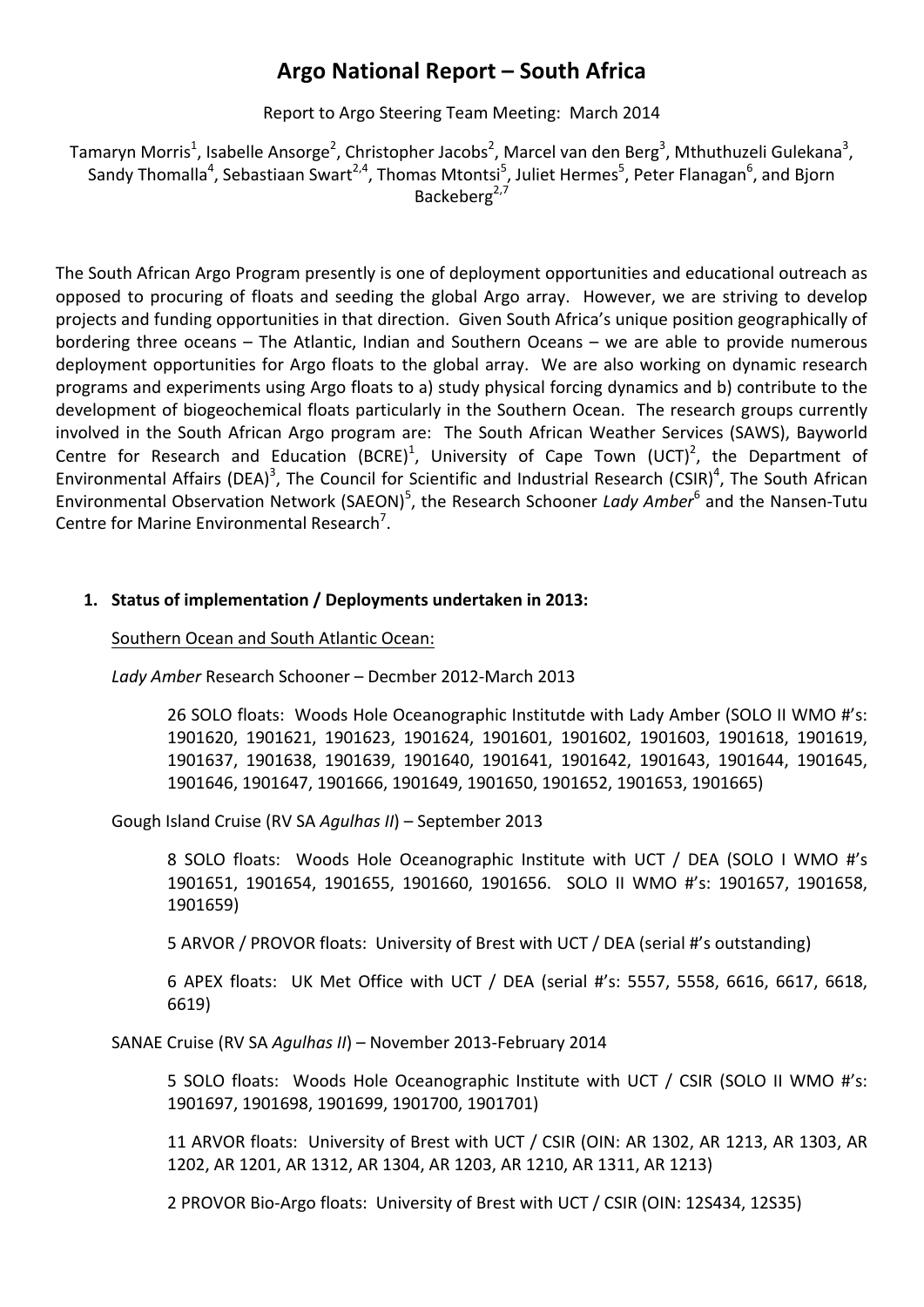Indian Ocean:

ASCLME Alliance Cruise (RV *Algoa*) – April 2013

5 SOLO floats: WHOI with BCRE (WMO#'s: 1901676, 1901677, 1901678, 1901679, 1901680)

ACEP III Suitcase Cruise (RV Algoa) – July 2013

4 APEX floats: UK MetOffice with BCRE (WMO#'s: 1901309, 1901310, 1901311, 1901312)

*Meteor* Cruise – December 2013

5 APEX floats: CSIRO with ZMT-Bremen and BCRE (WMO#'s: 1901333, 1901334, 1901335, 1901336, 1901337)

East Coast Mooring Cruise (RV *Algoa*) – December 2013

3 SOLO floats: WHOI with BCRE (WMO#'s: 1901663, 1901664, 1901696)

Technical issues encountered and resolved:

None 

Argo Data Management contributions:

None

Status of delayed mode quality control processes:

Not applicable

#### 2. Present level of (and future prospects for) national funding for Argo including summary of human **resources devoted to Argo:**

Dedicated Argo funding to procure new floats to seed the global array is not currently available in South Africa, but it is a goal for the South African Argo group to work towards. Individuals from organisations (listed above) work on different projects involving Argo floats and have come together under the auspices of the South African Argo program to share knowledge, resources, cruise time where applicable and information regarding Argo.

#### **3.** Summary of deployment plans and cruise deployment opportunities for 2014:

#### Southern Ocean:

Marion Island Cruise (RV SA *Agulhas II*) – April/May 2014

3 floats: DEA (if ready for deployment)

14 Bio-Argo floats: LOV with UCT  $-$  to be deployed in 2 mesoscale eddies and along 2 transects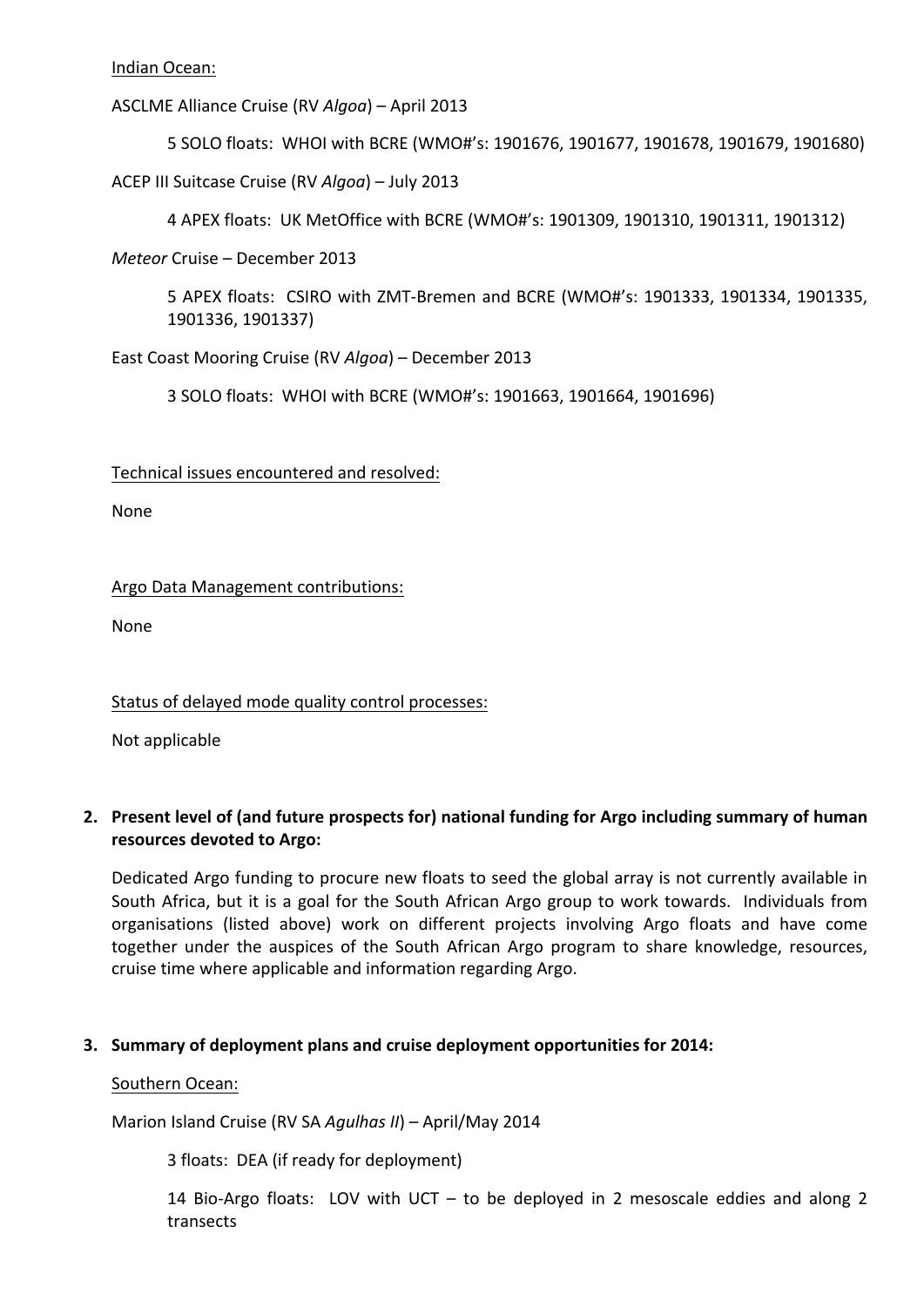Gough Island Cruise (RV SA *Agulhas II*) – September 2014

3 floats: DEA (if ready for deployment)

#### **available for deployments**

SANAE Cruise (RV SA *Agulhas II*) – December 2014 / January 2015

#### **available for deployments**

#### Indian Ocean:

Walter Shoal (south of Madagascar – RV *Algoa*) – May-June 2014

#### **available for deployments**

East coast mooring cruise (RV *Algoa*) – June-July 2014

#### **available for deployments**

East coast mooring cruise (RV *Algoa*) - November-December 2014

#### **available for deployments**

Cape Town to India and Southern Indian Ocean(*Lady Amber* Research Schooner) – dates to be confirmed

#### **available for deployments**

Atlantic Ocean:

SAMBA Mooring Array (RV SA Agulhas II) – September 2013

#### **available for deployments**

Lady Amber Research Schooner – funding required to undertake voyage

10 floats: AOML with *Lady Amber* (plotted in green in Figure 1 below)



Figure 1: Proposed deployment positions for *Lady Amber* for South Atlantic Ocean (green dots).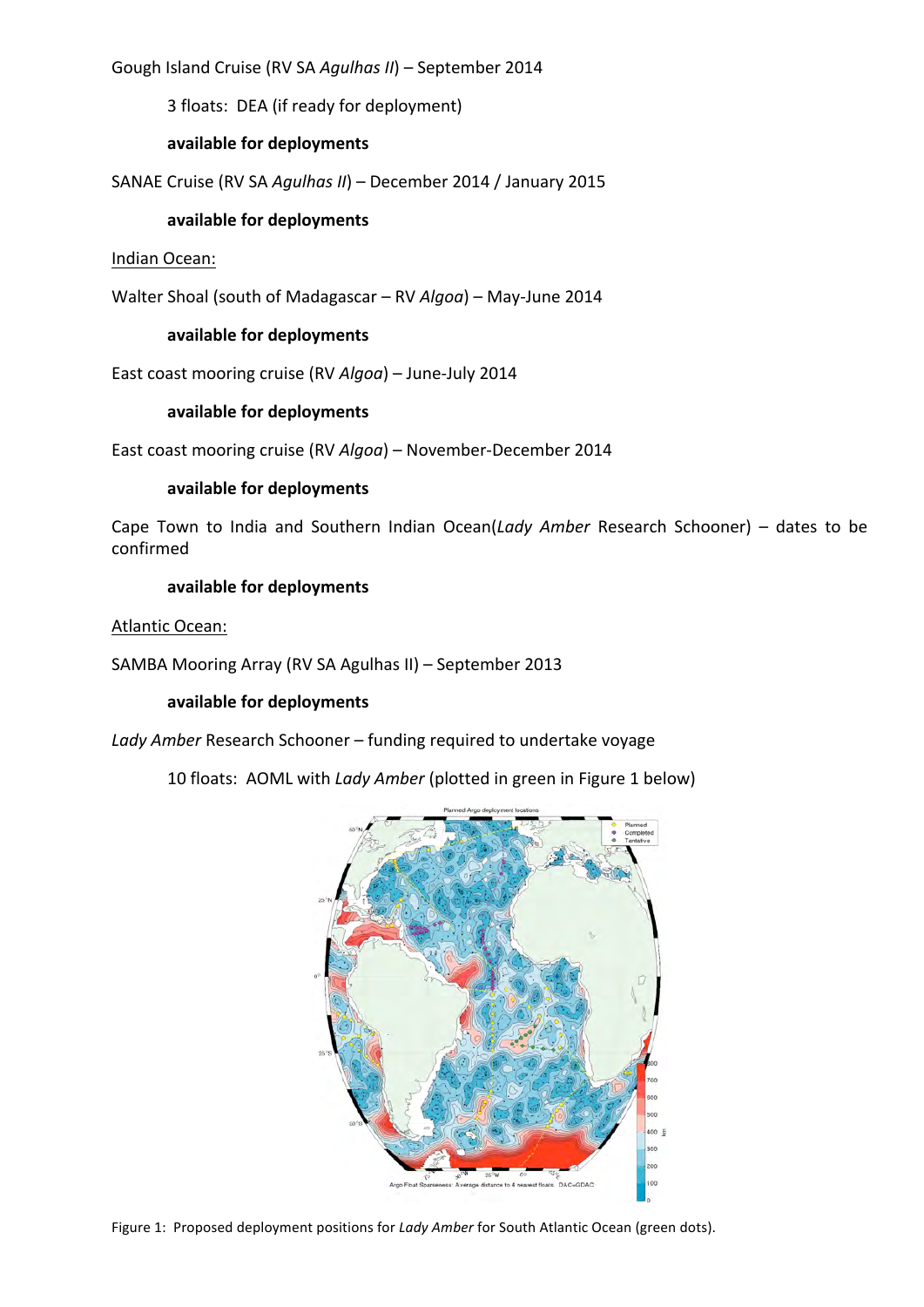#### 4. Summary of national research and operational uses of Argo data:

Four research and two outreach project are noted below:

a) SOBOM:

The Centre for Southern Ocean Biogeochemical Observations and Modeling (SOBOM) are a focused group developing a new ocean observing system for carbon, nutrients and oxygen that will complement the already established observing system for heat and freshwater. To this end, 150-200 profiling floats equipped with biogeochemical sensors will be deployed throughout the Southern Ocean and the cruises run by UCT (Dr. Ansorge) in this region (i.e. SANAE and Gough Island) will be used as a platform for deployments in 2014. The first of these will see 14 Bio-Argo floats be deployed in two mesoscale eddies and along two transects to and from Marion Island on the Marion Island cruise in April 2014. For more information:

http://sobom.princeton.edu/content/deployment-opportunities

b) SOSCEx:

The Southern Ocean Carbon-Climate Observatory (SOCCO) group of the CSIR have developed a program to study carbon flux dynamics in the Southern Ocean through the SOSCEx experiment. Three carbon-flux biogeochemical floats were developed by Provor specifically for the CSIR and two were deployed on the Good Hope Line for this project in 2013. For more information:





Figure 2: Complete SOSCEx experiment configuration.

c) Eddy Aging Dynamics:

Mesoscale eddy dynamics in the Mozambique Channel have been investigated over a number of years. However, the understanding of how these eddies age over time and space, and how this affects the upper-trophic levels, has yet to be determined. This project will use floats deployed off the Madagascan coast on a daily profile basis to sample the water column within an eddy to monitor its "collapse" as it progresses across the Mozambique Channel mouth. Four experiments were sucessfully undertaken in 2013 and looked at both cyclones and anticyclones. Data is currently being analyzed and written up.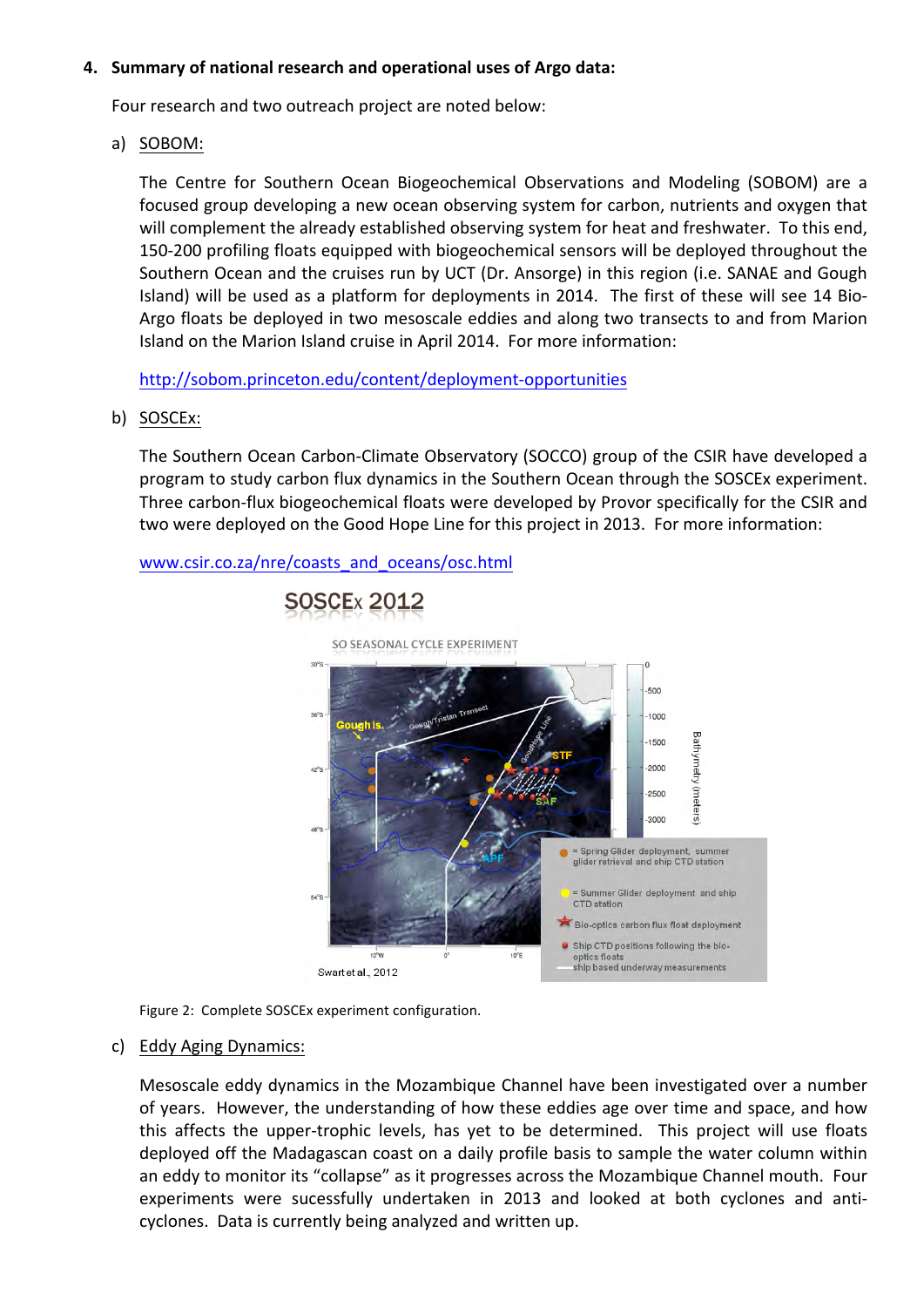#### d) The Nansen-Tutu Centre for Marine Environmental Research

The Nansen-Tutu Centre (NTC) is a non-profit research institute hosted at the Marine Research Institute and the Department of Oceanography at the University of Cape Town (UCT). Among its research priorities is the development of ocean modeling and prediction capabilities in South Africa. To this end, data assimilation of ocean observations, and in particular Argo profiles, can minimize model inaccuracies by constraining the ocean model to the observations providing better estimates of the ocean state and improving its prediction. Research is currently being undertaken to assess the benefit of assimilating Argo profiles in a regional model of the greater Agulhas Current system.

#### e) Educational Outreach – The Argo Floats Program by SAEON Egagasini:

Five secondary schools have been identified in the Western Cape region to track changes at sea from data collected on floats 1901469 and 1901470 purchased by SAEON/SANAP with support from SAWS and deployed in 2009.

In 2013 school monitoring teams were encouraged to do schools science projects on:

- 1. The Identification of deep water masses and their direction using temperature
- 2. Relationships between salinity and depth
- 3. Relations of temperature, pressure and salinity

The overall focus of the SAEON Egagasini education programme is to:

- primarily encourage awareness of science skills to learners
- to create a platform where Marine Science Research can be integrated into School Sciences curriculum by encouraging interactions between learners, educators and scientists
- to promote an understanding of, create awareness and generate an interest about our oceans
- f) Research Schooner *Lady Amber* and her ship cat Argo:

The *Lady Amber* Research Schooner, while waiting for funding to undertake further voyages to the South Atlantic and Indian oceans to continue deployment of Argo floats for the community, has not been lying idle. Along with GLOBE (Global Learning and Observations to Benefit the Environment) have hosted lectures for 40 students in Cape Town and another 80 students and educators in Mossel Bay on the Argo program. They have also initiated collaborations between GLOBE, the SEREAD program, Mauritius and western Australian schools to bolster Argo program training initiatives at primary and secondary school levels. Figure 3 (at the end of this report) highlights this collaborative work courtesy of a newspaper article from a local Mossel Bay publication.

### **5.** Issues that your country wishes to be considered (and resolved) by the Argo Steering Team regarding the international operation of Argo:

None at this stage.

#### **6. CTD data to be added for data quality comparisons:**

All CTD, where collected, can be sent for uploading to the data quality centres. We need to confirm the process to do this at the AST-15 meeting.